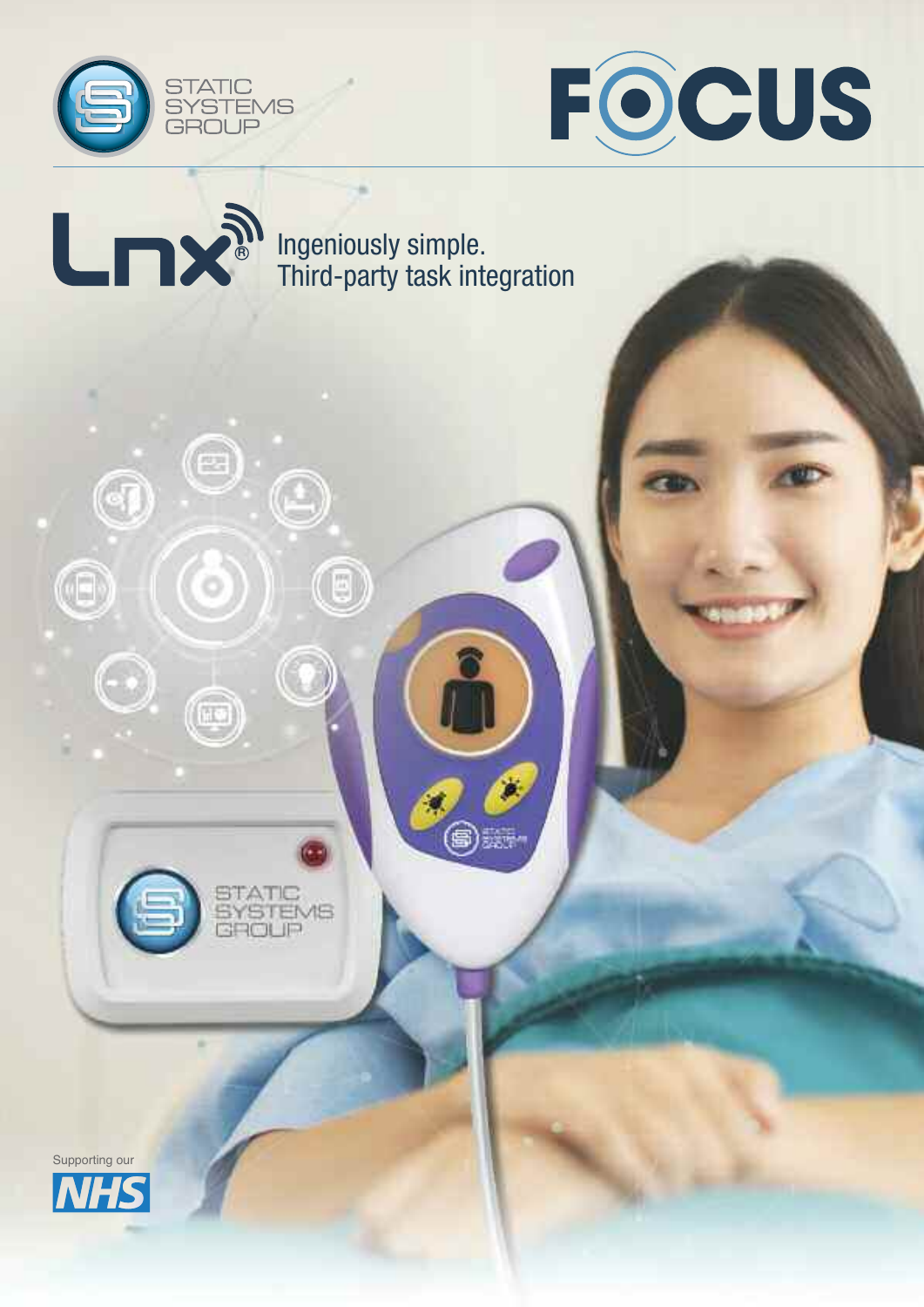

# **R** Ingeniously simple.<br> **B** Third-party task integration to help manage the patient environment

 $\mathsf{L}\mathsf{nx}^{\mathsf{a}}$  by Static Systems Group (SSG) allows busy ward-based staff to quickly connect healthcare equipment into their nurse call system as and when required. Instantly, the connected device becomes an integrated part of the nurse call system - providing task management notification.

It works with SSG's nurse call solutions that use the RJ12 hand unit jack - and, it couldn't be easier to use. Simply:

- **• Replace the existing patient hand unit with its Lnx**<sup>®</sup> equivalent.
- **• Plug the third-party device into a Lnx Connect Unit.**
- **•'Pair' the two devices.**

The newly connected device automatically takes on the characteristics of other patient-to-staff alarms, including follow-the-light operation, alerts at the nurse station and smart device notifications.

When the connection is no longer required, either relocate to another bed area or store until required. The Connect Unit will automatically power down to conserve battery life.

As a fully supported feature of SSG's nurse call product ranges,  $\Box$ nx<sup>®</sup> is capable of working with a number of other task management solutions to provide additional functionality.



**Note:** The nurse call staff indicator must not be used as the primary annunciator for third-party connected equipment.

### **At a glance**

- Quickly adds additional task management functionality to an existing nurse call system
- Easy to install, cost-effective:
	- Designed to be connected by ward-based staff
	- Uses existing infrastructure, including follow-the-light operation
	- Up to ten devices can be connected to a single patient hand unit
- Typical applications include:
	- Bed exit alert
	- Remote nurse call buttons
	- Enuresis alarm
	- Chair exit alert
	- Special needs call units
	- Bedroom door alarm
	- Infusion pump alert



*Nurse call button available* **with** Lnx<sup>®</sup>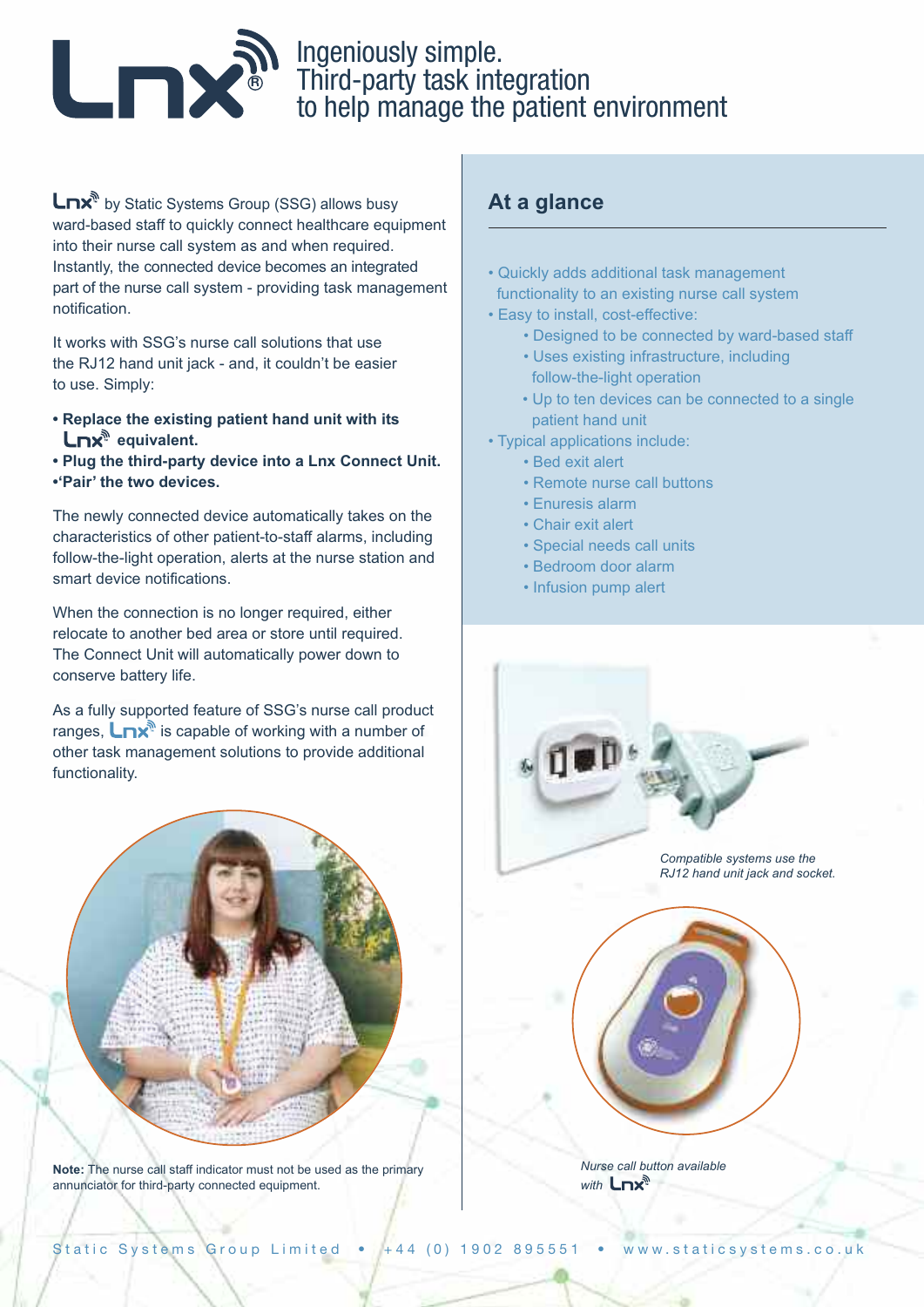#### **Typical application: Bed exit alert**

Inpatient falls are common place and remain a challenge for the NHS. Often, a fall increases the financial burden on the Trust through increased length of stay and additional care costs on discharge. And, even a fall that does not cause physical injury can cause anxiety and distress for the patient and their family.

To help make staff aware of a patient leaving their bed within the shortest possible time 'Bed Exit Alert' can be provided using  $\mathsf{L}\mathsf{D}\mathsf{X}^{\mathbb{N}}$ .



Typical  $\mathsf{L}\mathsf{nx}^{\mathsf{A}}$  staff indication.



#### **How it works**

The existing patient hand unit is replaced with the **Lnx**<sup>®</sup> equivalent which looks and operates in exactly the same way. A pressure mat connected to a  $\mathsf{L}\mathsf{nx}^{\mathsf{d}}$ Connect Unit is placed on the floor alongside the patient bed. The two  $\mathsf{L}\mathsf{nx}^{\mathsf{a}}$  units communicate wirelessly.

As the patient steps onto the mat a 'patient-to-nurse call' is raised.

The benefits of Bed Exit Alert can be further increased by adding SSG's task management solutions. These can include:

- **Fusion Analytics™** turns the data recorded by your nurse call system into a fully integrated management tool useful in demonstrating efficiency and levels of patient care.
- **• User specified call types** call types can be reprogrammed to bring up a specific 'bed exit' label at staff indicators. An alert specific tone can also be added.
- **• Automatic lighting switch-on** as the patient steps onto the mat, bedhead and/or room lighting can automatically illuminate at a specified level.